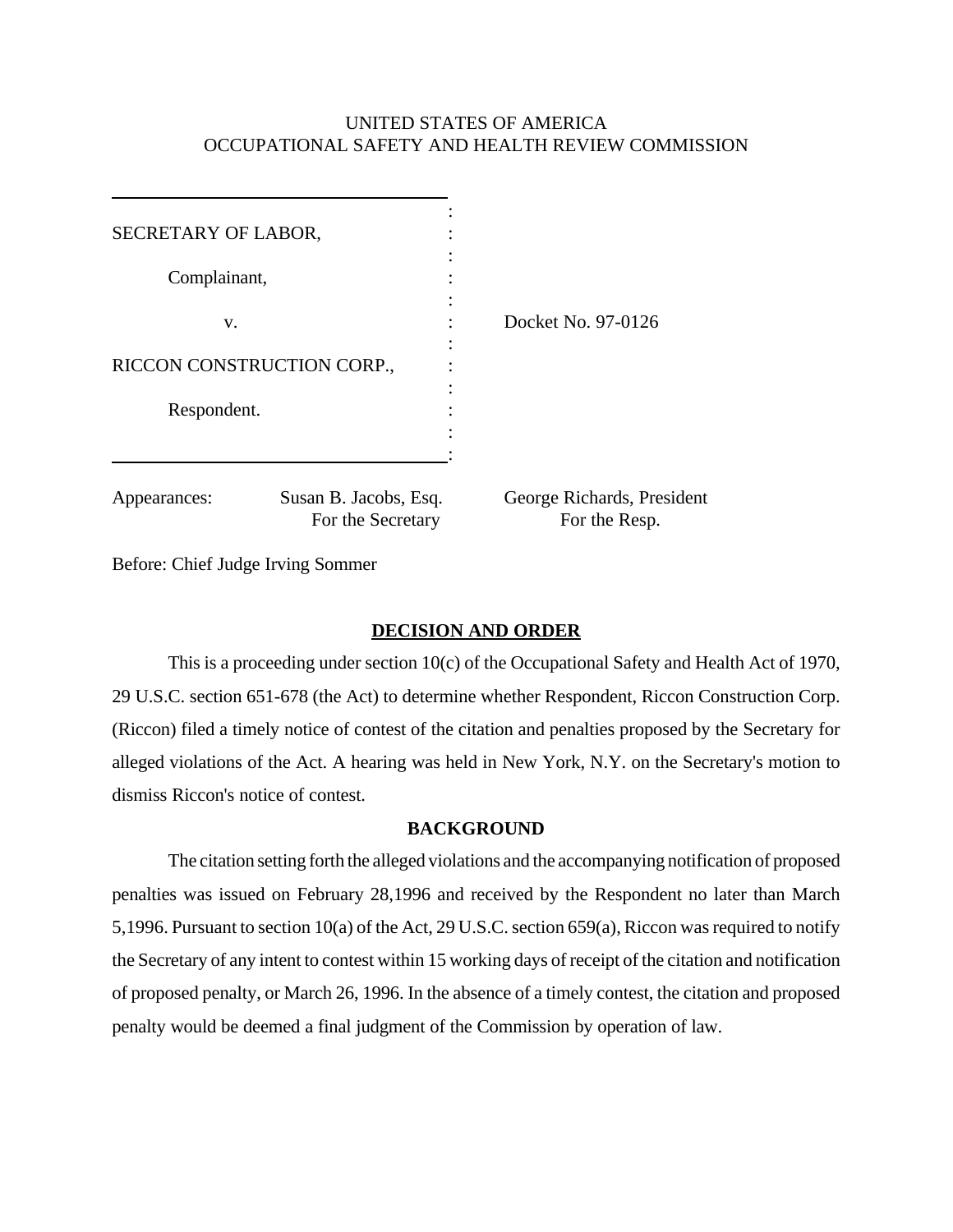#### **DISCUSSION**

Section 10(a) of the Act, in pertinent part, provides:

If, after an inspection or investigation, the Secretary issues a citation under section 9(a), he shall, within a reasonable time after the termination of such inspection or investigation, notify the employer by certified mail of the penalty, if any, proposed to be assessed under section 17 and that the employer has fifteen working days within which to notify the Secretary that he wishes to contest the citation or proposed assessment of penalty. This is more starkly brought out in the cover letter which the Secretary sent to Riccon in finding certain violations present after the inspection and stating the amount of the alleged penalties due. Such cover letter states in emphasized type: RIGHT TO CONTEST - You have the right to contest this Citation and Notification of Penalty. You may contest all citation items or only individual items. You may also contest proposed penalties and/or abatement dates without contesting the underlying violations. Unless you inform the Area Director in writing that you intend to contest the citation(s) and or proposed penalty(ies) within 15 working days after receipt, the citation(s) and proposed penalty(ies) will become a final order of the Occupational Safety and Health Review Commission and may not be reviewed by any court or agency. (Emphasis in original).

Riccon was further notified on the specific method of contesting the citations and or penalty in a booklet entitled ``Employer Rights and Responsibilities Following and OSHA inspection'' which accompanied the mailing of the notification of the citation and proposed penalty. Thusly the citation and the OSHA 3000 booklet put Riccon on notice of its obligations to file a notice of contest within 15 working days of receipt. See *Roy Kay Inc*., 13 BNA OSHC 2021, 1987 CCH OSHD par 28,406 (No 88-1748,1989); *Keefe Earth Boring Co.*, 14 BNA 2187.

The record here plainly shows that Riccon did not file a notice of contest as required at any time within the 15 day working period. Actually, it never filed any notice with the Secretary, but sent a letter to the Commission dated August 30, 1996 stating it had never received the citation, and also stating that the general contractor on the job had paid the fines totaling \$1356-. of which Riccon had reimbursed them in amount of \$910.

Mr Ufert, the compliance officer who conducted the inspection of Riccon's premises stated a citation was issued on February 28, 1996 and that prior thereto he had discussed this with Mr.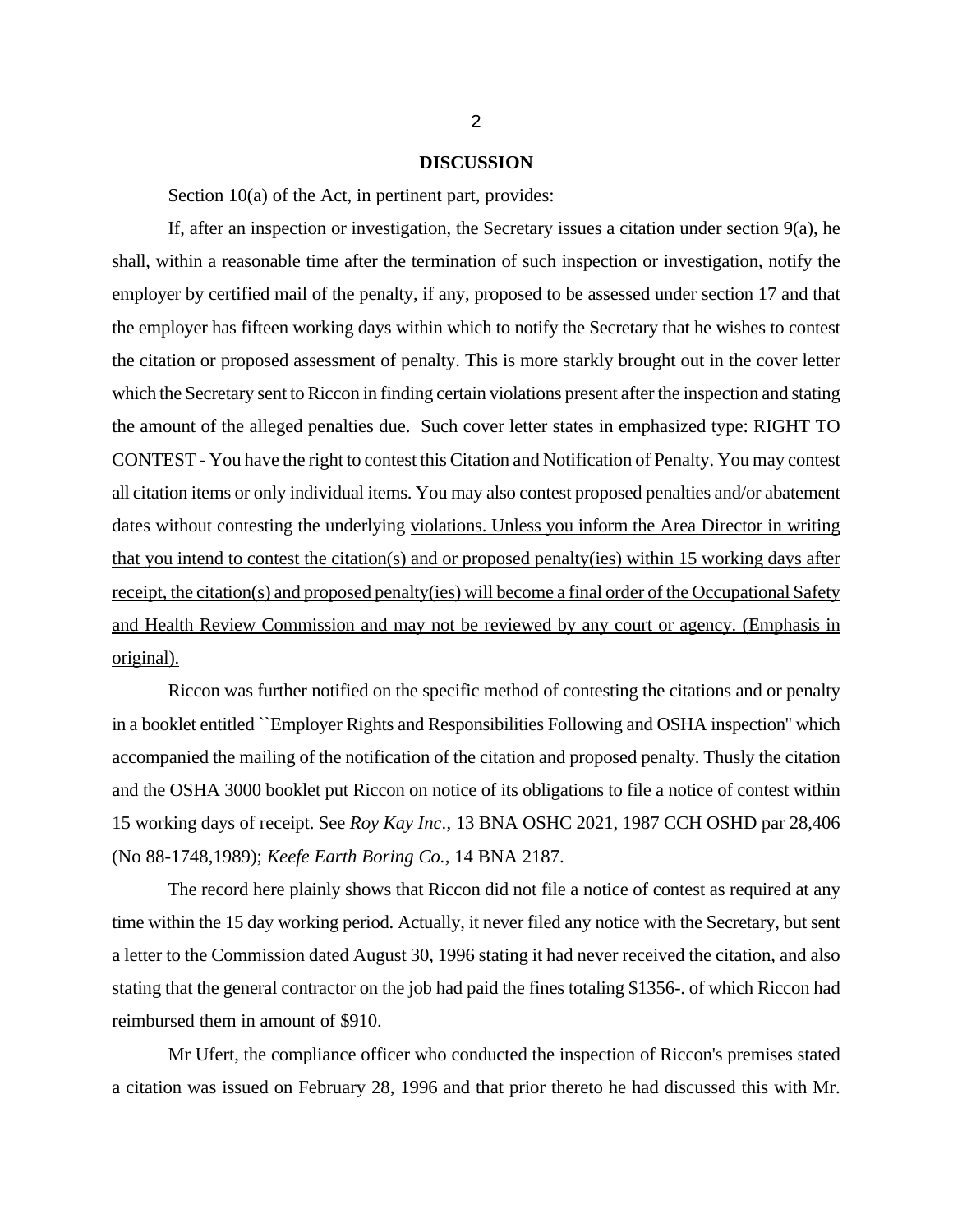Richards the company president and had informed him that a notice of contest must be filed within 15 working dates after receipt of the citation if is being contested. The record further demonstrates that the daughter of the Riccon president, Ms. Georgia Richards, age 16 received and signed for the citation and accompanying data. Mr. Richards admitted that anyone who is present will accept the mail.

Mr. Richards further testified that he was under the impression that Welch Construction had paid the citation, since they had asked him for a contribution to the fees owed OSHA which had thereafter been deducted from the moneys owed to him by Welch. In fact, Mr. Ufert testified that Welch Construction had also been separately cited in this case for violations. It would appear that Welch had paid its own obligations by obtaining funds from Riccon, but this did not negate the citation that Riccon was assessed for. The issue before this court is whether Riccon's failure to file a timely notice of contest may be excused under the circumstances. An otherwise untimely notice of contest may be accepted where the delay in filing was caused by deception on the part of the Secretary or by failure of the Secretary to follow proper procedures. An employer is also entitled to relief under Fed. R. Civ. P. 60(b)(1) if it demonstrates that the Commission's final order was entered as a result of ``mistake, inadvertence, surprise, or excusable neglect'' or under Rule 60(b)(6) for such mitigating circumstances as absence, illness, or a disability which prevents the party from protecting its interests. Here, there is no contention and no showing that the Secretary acted improperly or that the factors mentioned in Rule 60 are present. The evidence does not establish excusable neglect or mistake under Rule 60(b)(1). What is indicated here is neglect and poor business practices on part of the respondent. This is a business of 10 years standing, but Mr. Richards the president had not put in practice methods to see that important government mail was brought to his attention for disposal. His daughter received the government documents but from his testimony was not given over to him. Apparently the system in effect is that whoever is around can take the mail. The Commission has held that employers whose improper business procedures has led to failure to file in a timely manner are not entitled to relief. See Louisiana-Pacific Corp.,13 BNA OSHC 2020; Stroudsburg Dyeing & Finishing Co., 13 BNA OSHC 2058. The respondent should have provided for sound and proper procedures for the processing of mail. Simple negligence and neglect will not provide entitlement to